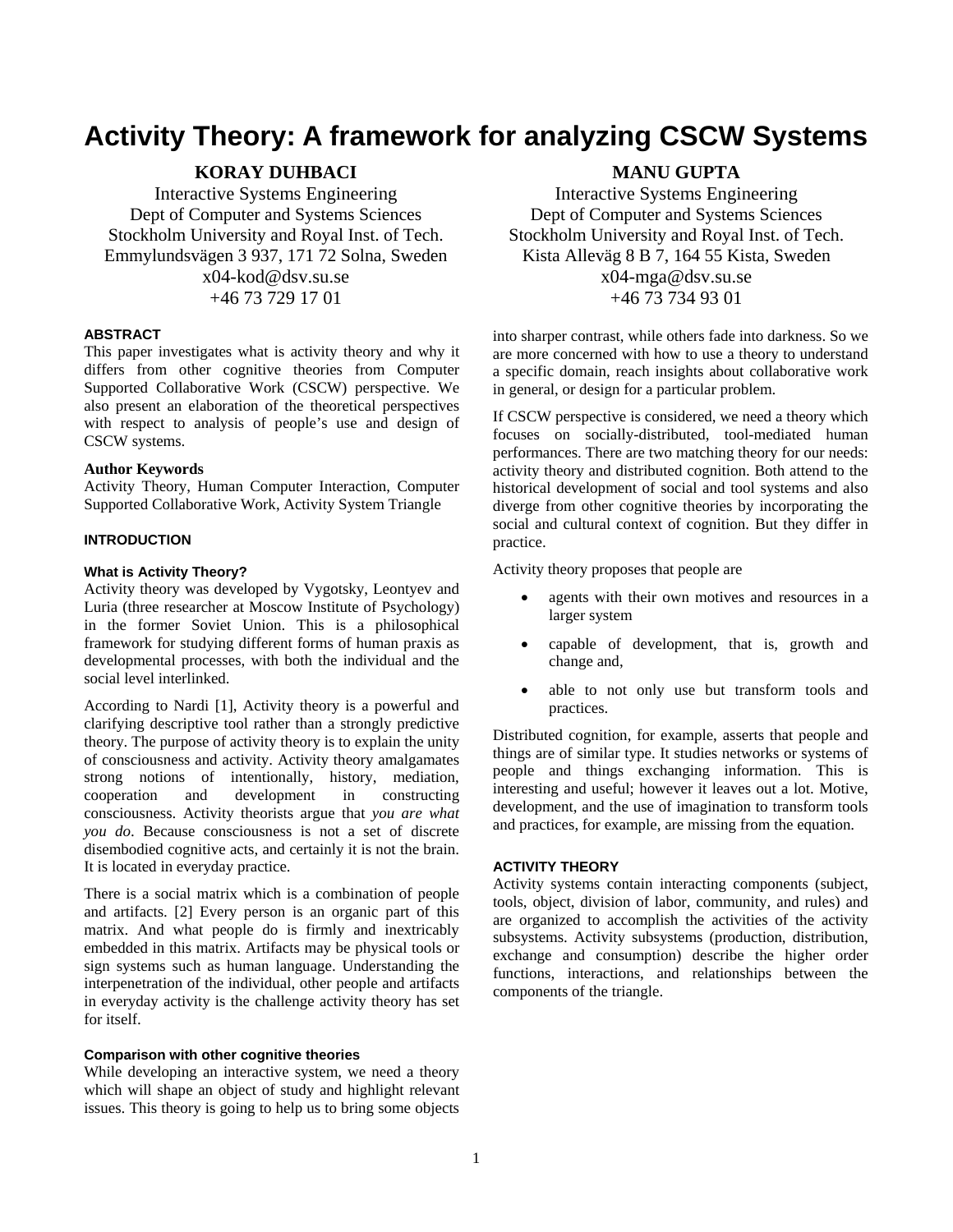

**Figure 1. Cole and Engeström's analysis of activity and the mediating relationships among the individual, tools, or artifacts and organizations participating in the activity** 

#### **Production Subsystem**

The top triangle of the system, production is the primary focus of the activity. Production of the object is oriented by the outcome or intention of the activity system.

The production process in any activity system involves a subject, the object of activity of the activity, the tools that are used in the activity and the actions and operations that affect outcome. [1]

## *Subject*

Subject of any activity is the individual or group of actors engaged in the activity. Activity systems are perceived from their point of view.

#### *Object*

All activity is object oriented. Objects of activity systems are artifacts that are produced by the system. Whether physical, mental or symbolic, they are the product that is acted on by the subject. The transformation of the object into the outcome represents the purpose or intention of the activity.

Tools, signs, and mediators: The production subsystem is completed by the tools, sign systems, theories and procedures that mediate the activity. These are the means that actors (subject) use for acting on the object. They can be anything used in transformation process (physical like hammers or computers or abstract like sign systems, modals or heuristics).

#### **Distribution subsystem**

It ties the object of activity to the community by defining the division of labor.

## *Division of labor*

It refers to the horizontal division of the tasks between cooperating members of the community but also to the vertical division of power and status. [3]

#### **Exchange subsystem**

It engages the subject and two contextual components, the rules that constraint the activity and the community with which the subject interacts. It regulates that the activity of the system in terms of personal needs.

## *Rules*

The rules refer to the explicit regulations, laws, policies and conventions that constraint activity as well as the implicit social norms, standards and relationships among members of the community. Rules inherently guide the actions or activities acceptable by the community, so the signs, symbols, tools, modals and methods that the community uses will mediate the process.

Activities are socially and contextually bound. So, ay activity system can be described only in the context of the community in which operates.

### *Community*

It negotiates and mediates the rules and customs that describe how the community functions, what it believes and the ways that it supports different activities. With in the community, individuals support different activities.



**Figure 2. Hierarchical nature of activities, actions and operations** 

## **Activity Structure**

Activity with in and between subsystems consists of goal directed hierarchy of actions that are used to accomplish the object- the activities, actions, and operations that transform the object.

## **ACTIVITY THEORY IN STUDYING PEOPLE USE OF INTERACTIVE SYSTEMS**

#### **What is an Interactive System?**

Software or hardware system that enhances and support people in their everyday working lives or the systems that creates spaces for human communication and interaction. It can be computer software, a laptop, PDA, TV, etc through which people interact with each other.

Activity theory helps us to understand these mediated interactions. In human activity theory, the basic unit of analysis is human activity (work). Human activities are driven by certain needs where people wish to achieve certain purposes. This activity is usually mediated by one or more instruments or tools (the concept of mediation is central to the whole theory) [4]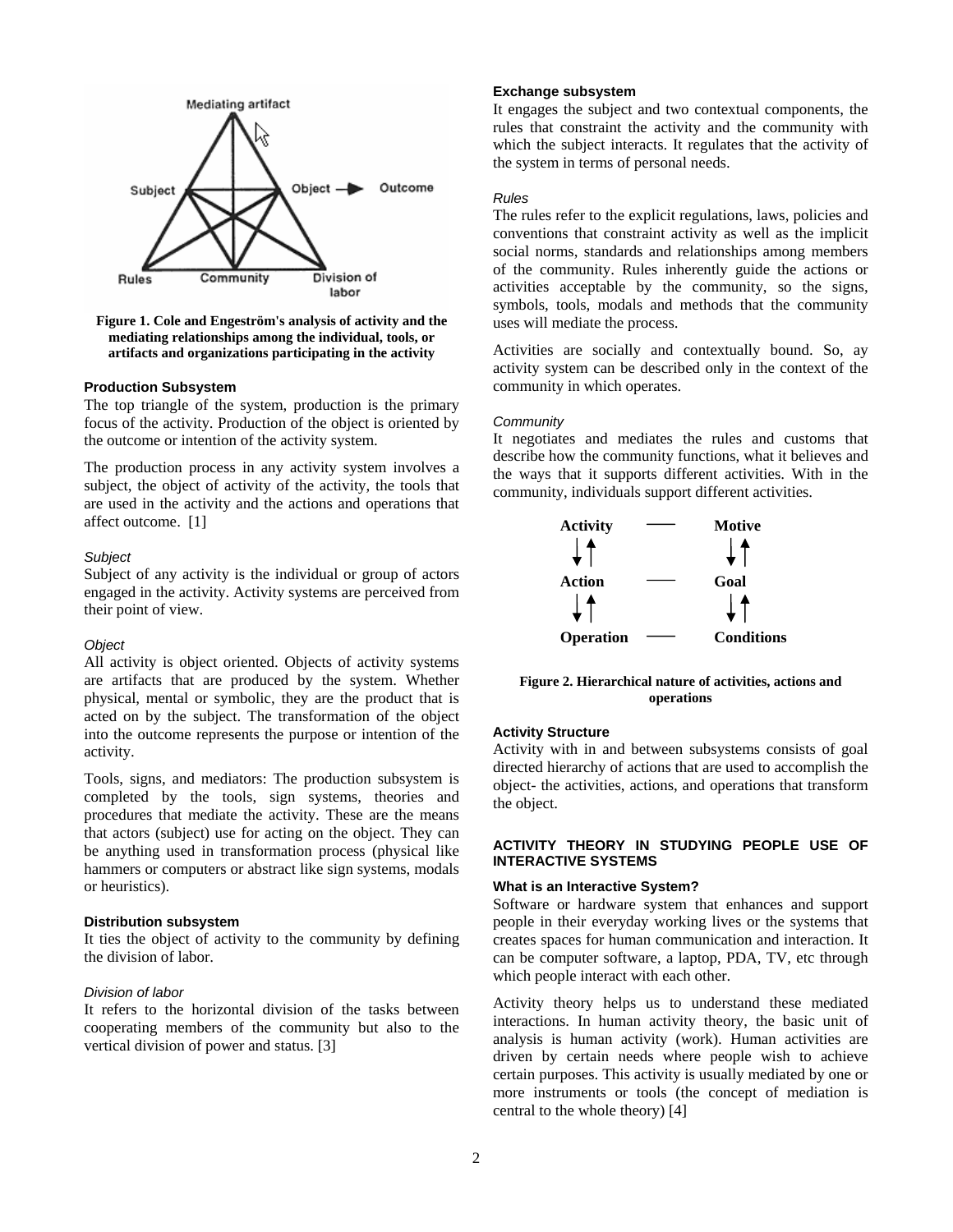When people are interacting, they are performing an activity and every activity has some object, every object will result in an outcome; this transformation of an activity by a subject (which is people here) is possible due to mediation of some tools. Also these people while trying to achieve a desired goal will interact with their environment which again consists of other people and artifacts around. The interaction among these people and artifacts is again mediated and bounded by some rules. These rules are fixed by the community (other people and artifacts) in which they operate. At the same time in this whole interactive scenario every person and artifact has some fixed task to perform, which means that the work is distributed among them. Hence we see an activity can not be segregated from its environment. It is a complex structure with each node [5] interconnected and dependent on each other and together they work in coordination bounded by some rules, mediated by artifacts and driven by subject to reach their goal or object.

## **ACTIVITY THEORY IN DESIGN OF CSCW SYSTEMS**

As we mentioned above, interactive systems act as mediators in an activity structure. When designing these systems one must have a broader view of how whole system will be consumed in the activity.

Let us take an example for understanding the design of a CSCW system from an activity theory perspective. A CSCW system in it consists of various interactive systems working in coordination to achieve desired goals. If a person in a company is presenting an idea to his colleagues and the audience need not to be at the same place such a presentation will consume a lot of interactive systems ranging from a simple presentation to a state-of-art real time video conferencing system. Analyzing this, our person is a subject who is doing an activity of presentation and his goal is to convey his ideas. This whole process seems to be simple at first sight, but to achieve his goal he is using computer, software, projector, display screen, video conferencing cameras and lots of other things. These artifacts acting as mediators at the same time if we look into the background, this person is also consuming some resources from his environment he is working in (his community). To build upon his ideas he had used a lot of data and help from his colleagues, in doing so he is bounded by rules (social, corporate). Also he managed a lot of information using other interactive systems like Internet, phones, computers, etc., which again is a different activity structure. All this time he is preparing, work is distributed among various persons like someone has prepared the presentation for him, someone has setup the video conferencing system, etc.

If you observe, from this presentation he wants to impress his superiors and wants his proposal to be accepted (his goal). He is bounded by time, so the presentation software must be capable and advanced enough to present his data in a legitimate way (pictures, sounds, videos, graphs). At the

same time the whole system should support him, like the video conference system should not produce delays, the projector should display properly, screen should have proper resolution, and the computer he is using should not hang.

Now if you observe each individual artifact or system, their development is another activity and they are developed keeping in mind the people, places and context in which they will be used. So each activity is related to the others.

Observing the Engeström's triangle, we can use bottom to top approach that is we are building from the bottom, putting each segment on the top of other till we reach the top. That's why mediating artifacts (interactive systems) are so important. They are the final elements through which we achieve our goals. Hence, these systems cannot be secluded from rest of the system. Of course, activities are socially and contextually bounded, so any activity system, its rules, its subject and its mediating artifacts can be described only in the context of the community in which they operate.

## **DISCUSSION**

It would be too optimistic to think of activity theory as an approach that can provide ready-made answers to the problems related to group and organizational computer use. However, it appears that basic principles of activity theory can be elaborated on and operationalized to make the theory a useful tool for studying supra individual levels of information technologies use.

Computer-supported activity of a group or organization can be analyzed along the general lines of activity theory: finding the motive, goals, and conditions of the activity; identifying structural components of the subject's interaction with reality (individual activities, actions, and operations) as well as tools mediating the activity; and tracing developmental changes of the activity.

## **CONCLUSION**

This paper has attempted to outline theory for the development and empirical investigation of activity theory in interactive systems. Activity theory seems to provide a rich framework for studies of context in its comprehensiveness and engagement with issues of mediation, division of work, and coordination among various elements of activity.

## **ACKNOWLEDGMENTS**

We thank Jakob Tholander, Harko Verhagen and all guest lecturers at Cognitive and Social Sciences at HMI. They encouraged us to work on this subject. We also want to thank Jeffrey Burkham, Taufique Sayeed, Mustafa Taher and Carme Brion. They are students of ISE and helped us for group study observation.